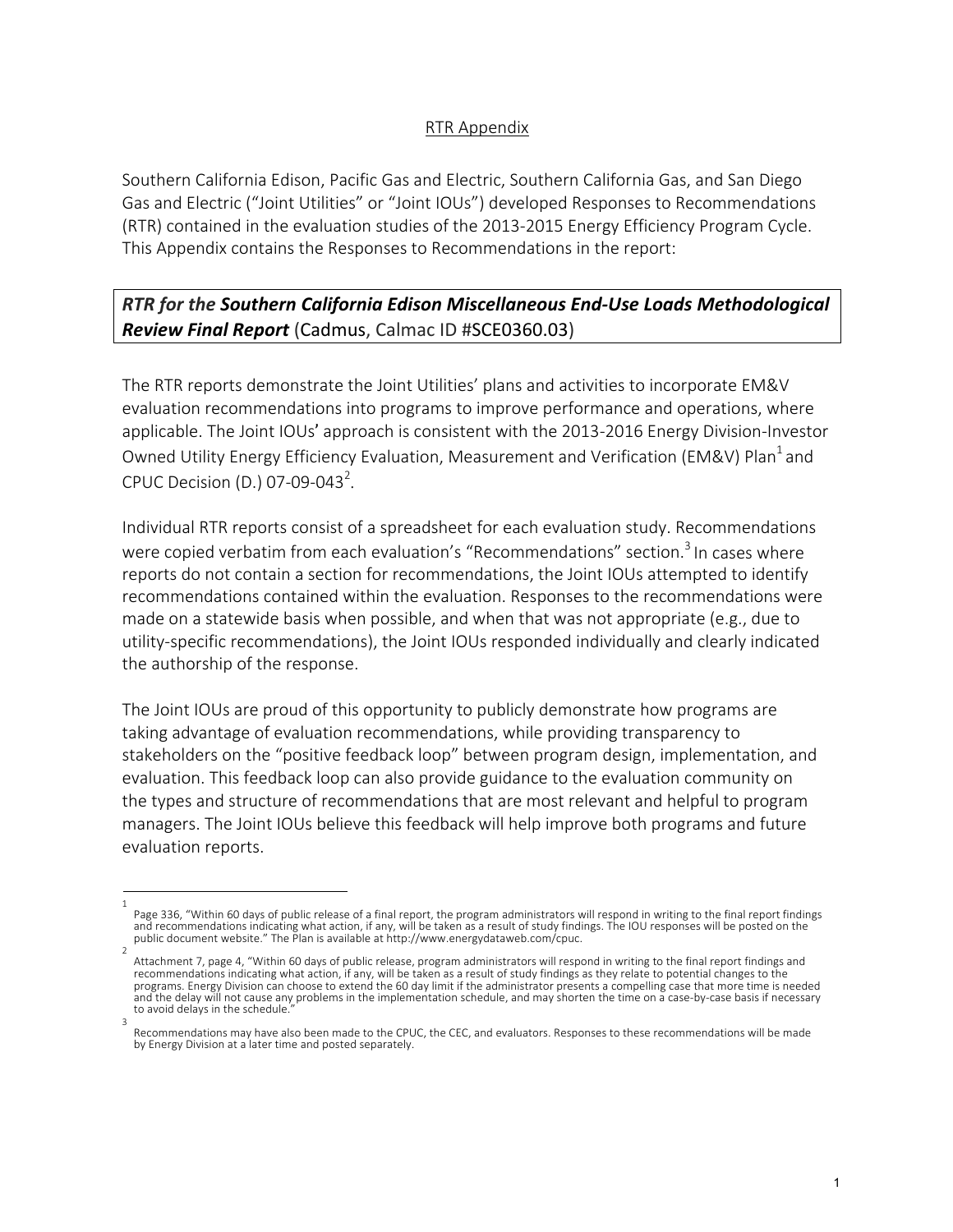## **Response to Recommendations (RTR) in Impact, Process, and Market Assessment Studies**

**Study Title:** Southern California Edison Miscellaneous End-Use Loads Methodological Review Final Report

**Program:** MELS

**Author:** Cadmus

**Calmac ID:** SCE0360.03

**Link to Report:** http://calmac.org/publications/SCE\_MELs\_Phase\_2\_Report\_FINAL.pdf

|      |      |                                                                                                                                                                                                                                                                                                                                                                                                                                                                                                          |                                                                                                                                                                                                                                                                                                                                                                                                                                                                               |                                                               |                                             | <b>PG&amp;E</b> (if applicable)                                                                                                                                                                                                                                                                               | <b>SCE</b> (if applicable)                    |                                                                                                                                                                                                                                                                                                                                                                                                             | <b>SCG</b> (if applicable)                    |                                                                                                                                                                                                                                                     | <b>SDG&amp;E (if applicable)</b>             |                                                                                                                                                                                                                                                                                                                                                                                                                                                                                                   |  |
|------|------|----------------------------------------------------------------------------------------------------------------------------------------------------------------------------------------------------------------------------------------------------------------------------------------------------------------------------------------------------------------------------------------------------------------------------------------------------------------------------------------------------------|-------------------------------------------------------------------------------------------------------------------------------------------------------------------------------------------------------------------------------------------------------------------------------------------------------------------------------------------------------------------------------------------------------------------------------------------------------------------------------|---------------------------------------------------------------|---------------------------------------------|---------------------------------------------------------------------------------------------------------------------------------------------------------------------------------------------------------------------------------------------------------------------------------------------------------------|-----------------------------------------------|-------------------------------------------------------------------------------------------------------------------------------------------------------------------------------------------------------------------------------------------------------------------------------------------------------------------------------------------------------------------------------------------------------------|-----------------------------------------------|-----------------------------------------------------------------------------------------------------------------------------------------------------------------------------------------------------------------------------------------------------|----------------------------------------------|---------------------------------------------------------------------------------------------------------------------------------------------------------------------------------------------------------------------------------------------------------------------------------------------------------------------------------------------------------------------------------------------------------------------------------------------------------------------------------------------------|--|
| Item | Page | <b>Findings</b>                                                                                                                                                                                                                                                                                                                                                                                                                                                                                          | <b>Best Practice /</b><br><b>Recommendations</b><br>(Verbatim from Final Report)                                                                                                                                                                                                                                                                                                                                                                                              | Recommenda-<br>tion Recipient                                 | Disposi-<br>tion                            | <b>Disposition Notes</b>                                                                                                                                                                                                                                                                                      | Disposi-<br>tion                              | <b>Disposition Notes</b>                                                                                                                                                                                                                                                                                                                                                                                    | <b>Disposi-</b><br>tion                       | <b>Disposition Notes</b>                                                                                                                                                                                                                            | Disposi-<br>tion                             | <b>Disposition Notes</b>                                                                                                                                                                                                                                                                                                                                                                                                                                                                          |  |
|      |      |                                                                                                                                                                                                                                                                                                                                                                                                                                                                                                          |                                                                                                                                                                                                                                                                                                                                                                                                                                                                               | If incorrect.<br>please<br>indicate and<br>redirect in notes. | Choose:<br>Accepted<br>Rejected<br>or Other | Examples:<br>Describe specific program change,<br>give reason for rejection, or indi-<br>cate that it's under further review.                                                                                                                                                                                 | Choose:<br>Accepted,<br>Rejected,<br>or Other | Examples:<br>Describe specific program change,<br>give reason for rejection, or indi-<br>cate that it's under further review.                                                                                                                                                                                                                                                                               | Choose:<br>Accepted,<br>Rejected,<br>or Other | Examples:<br>Describe specific program change,<br>give reason for rejection, or indi-<br>cate that it's under further review.                                                                                                                       | Choose:<br>Accepted,<br>Rejected<br>or Other | Examples:<br>Describe specific program change,<br>give reason for rejection, or indi-<br>cate that it's under further review.                                                                                                                                                                                                                                                                                                                                                                     |  |
|      |      | <b>Data Collection: Metering and Customer Data</b>                                                                                                                                                                                                                                                                                                                                                                                                                                                       |                                                                                                                                                                                                                                                                                                                                                                                                                                                                               |                                                               |                                             |                                                                                                                                                                                                                                                                                                               |                                               |                                                                                                                                                                                                                                                                                                                                                                                                             |                                               |                                                                                                                                                                                                                                                     |                                              |                                                                                                                                                                                                                                                                                                                                                                                                                                                                                                   |  |
|      | 42   | There is limited availability<br>of hardware and software<br>solutions to collect granular<br>data on individual end uses.<br>Current research is focused<br>on improving the accuracy<br>of primary end-use dis-<br>aggregation, not on identi-<br>fying MELs. The EMI option<br>is intriguing and showed<br>promise for directly collect-<br>ing load data for individual<br>end uses in a case study. It<br>is unfortunate that there is<br>no commercially available<br>solution at this time.       | Collect data on both primary<br>and miscellaneous end-use<br>loads as part of a future MEL<br>research effort. Use plug load<br>meters to collect data on in-<br>dividual end uses of interest<br>and perform analyses to un-<br>derstand end-use loads in<br>the population. If the IOUs<br>are interested in contributing<br>to the research and develop-<br>ment of disaggregation algo-<br>rithms, then they should ana-<br>lyze the end-use data along<br>with AMI data. | All IOUs                                                      | Other                                       | PG&E agrees with SCE's response<br>regarding the difficulty of estimat-<br>ing savings from MELs. If it is de-<br>cided that the costs to collect this<br>kind of data are justified in terms<br>of supporting a TRC of 1.25, then<br>PG&E will follow this recommen-<br>dation of how the data is collected. | Rejected                                      | It is becoming much more difficult<br>for IOU's to offer cost effective<br>measures that meet or exceed a<br>TRC of 1.25. Estimating savings<br>from measures targeting MELs is<br>inherently challenging due to the<br>nature of these end-uses and re-<br>lated technologies. SCE believes it<br>may be more reasonable to pursue<br>further research on MELs within<br>the confines of NMEC proceedings. | Other                                         | Not applicable. While SoCalGas is a<br>partner in this study, MEL are not<br>gas load (elemental appliances,<br>motors, plug loads) and this recom-<br>mendation does not apply.                                                                    | Other                                        | SDG&E agrees with SCE and PG&E's<br>response. Given the current cost-<br>effectiveness constraints of the<br>portfolio, it is important to focus on<br>efforts that can use compliance.<br>However, in addition to SCE's rec-<br>ommendation of pursuing further<br>research within the context of the<br>NMEC proceeding, SDG&E also sug-<br>gests that this could be explored as<br>a Market Transformation Initiative.<br>or within the context of the CPUC's<br>building decarbonization OIR. |  |
| 2    | 42   | Utilities will face logistic and<br>cost challenges in metering<br>MELs directly. Directly me-<br>tering the power draw cor-<br>responding to charging<br>portable devices such as cell<br>phones, tablets, and laptops<br>will either require strict<br>guidelines for participating<br>customers, new and im-<br>proved plug meter technol-<br>ogies, or development of<br>software applications for<br>self-metering of devices.<br>Current plug load meters<br>are not designed to be port-<br>able. | Future research should focus<br>on energy consumption asso-<br>ciated with a limited number<br>of MELs or MEL groups that<br>remain stationary and can<br>easily be metered using plug<br>meters (e.g., entertainment<br>center).                                                                                                                                                                                                                                             | All IOUs                                                      | Other                                       | PG&E agrees with SCE's response<br>regarding the difficulty of estimat-<br>ing savings from MELs. If it is de-<br>cided that the costs to collect this<br>kind of data are justified in terms<br>of supporting a TRC of 1.25, then<br>PG&E will follow this recommen-<br>dation.                              | Other                                         | It is becoming much more difficult<br>for IOU's to offer cost effective<br>measures that meet or exceed a<br>TRC of 1.25. Estimating savings<br>from measures targeting MELs is<br>inherently challenging due to the<br>nature of these end-uses and re-<br>lated technologies. SCE believes it<br>may be more reasonable to pursue<br>further research on MELs within<br>the confines of NMEC proceedings. | Other                                         | SoCalGas agrees with SCE's re-<br>sponse regarding the difficulties of<br>estimating savings from MELs as<br>described in Table 4. Additional re-<br>search is needed to disaggregate<br>natural gas usage with current me-<br>tering technologies. | Other                                        | SDG&E agrees with SCE and PG&E's<br>response. Given the current cost-<br>effectiveness constraints of the<br>portfolio, it is important to focus on<br>efforts that can use compliance.<br>However, in addition to SCE's rec-<br>ommendation of pursuing further<br>research within the context of the<br>NMEC proceeding, SDG&E also sug-<br>gests that this could be explored as<br>a Market Transformation Initiative.<br>or within the context of the CPUC's<br>building decarbonization OIR. |  |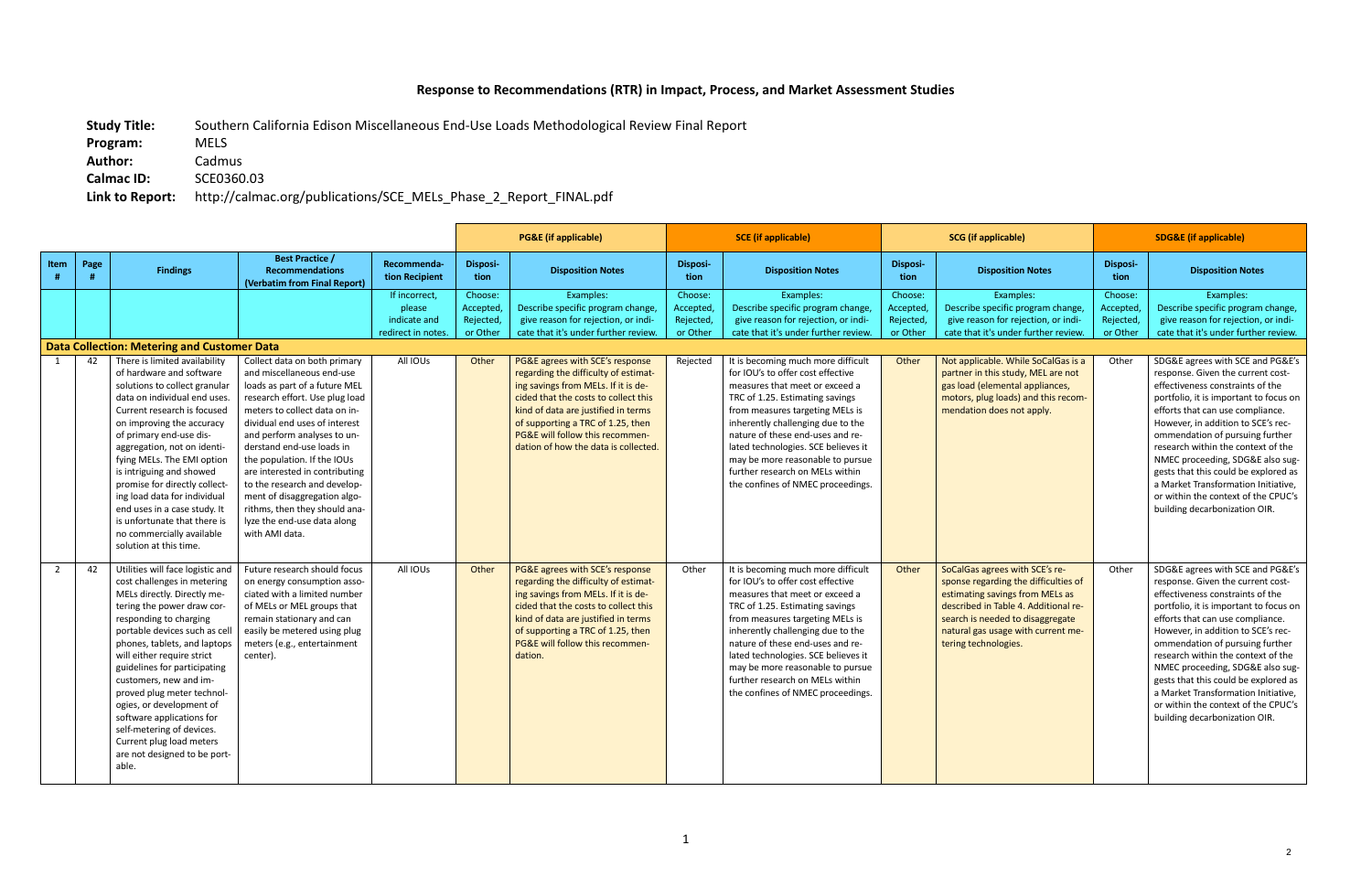| 3              | 42 | Currently, disaggregation<br>tools cannot provide real-<br>time or near real-time dis-<br>aggregation for end-use<br>load monitoring and thus do<br>not comply with AB-793.                                                                                                                                                                                                                                                                                                                                                                                                                                                                                                                                                                                                                                             | California IOUs should con-<br>tinue to monitor advance-<br>ments in disaggregation tech-<br>nology and performance of<br>methods over time. Research<br>and development in this area<br>is ongoing, and experts ex-<br>pect improvements in accu-<br>racy of load disaggregation<br>methods over the next 3-5<br>years.<br>Predictive Analytics: Assess the Predictive Power of Customer and AMI Data                                                                                                                                                                                                                                                                                                                                                                                                                                                                                                                                                                                                                                                                                                                                                                                                                                                                              | All IOUs | Accepted | PG&E will monitor advancements<br>in disaggregation technology. | Accepted | SCE will continue to monitor ad-<br>vancements in disaggregation tech-<br>nology.                                                                                                                                                                                                                                                                                                                           | Other | Not applicable. While SoCalGas is a<br>partner in this study, MEL are not<br>gas load (elemental appliances,<br>motors, plug loads) and this recom-<br>mendation does not apply. | Accepted | SDG&E will continue to monitor ad-<br>vancements in disaggregation tech-<br>nology.                                                                                                                                                                                                                                                                                                                                                                                                               |
|----------------|----|-------------------------------------------------------------------------------------------------------------------------------------------------------------------------------------------------------------------------------------------------------------------------------------------------------------------------------------------------------------------------------------------------------------------------------------------------------------------------------------------------------------------------------------------------------------------------------------------------------------------------------------------------------------------------------------------------------------------------------------------------------------------------------------------------------------------------|-------------------------------------------------------------------------------------------------------------------------------------------------------------------------------------------------------------------------------------------------------------------------------------------------------------------------------------------------------------------------------------------------------------------------------------------------------------------------------------------------------------------------------------------------------------------------------------------------------------------------------------------------------------------------------------------------------------------------------------------------------------------------------------------------------------------------------------------------------------------------------------------------------------------------------------------------------------------------------------------------------------------------------------------------------------------------------------------------------------------------------------------------------------------------------------------------------------------------------------------------------------------------------------|----------|----------|-----------------------------------------------------------------|----------|-------------------------------------------------------------------------------------------------------------------------------------------------------------------------------------------------------------------------------------------------------------------------------------------------------------------------------------------------------------------------------------------------------------|-------|----------------------------------------------------------------------------------------------------------------------------------------------------------------------------------|----------|---------------------------------------------------------------------------------------------------------------------------------------------------------------------------------------------------------------------------------------------------------------------------------------------------------------------------------------------------------------------------------------------------------------------------------------------------------------------------------------------------|
|                |    |                                                                                                                                                                                                                                                                                                                                                                                                                                                                                                                                                                                                                                                                                                                                                                                                                         |                                                                                                                                                                                                                                                                                                                                                                                                                                                                                                                                                                                                                                                                                                                                                                                                                                                                                                                                                                                                                                                                                                                                                                                                                                                                                     |          |          |                                                                 |          |                                                                                                                                                                                                                                                                                                                                                                                                             |       |                                                                                                                                                                                  |          |                                                                                                                                                                                                                                                                                                                                                                                                                                                                                                   |
| $\overline{a}$ | 42 | <b>Framework</b><br>Researchers have applied<br>several approaches to<br>model whole-home or pri-<br>mary end-use loads using<br>statistical regression, sto-<br>chastic modeling, artificial<br>intelligence, and combina-<br>tions of these methods with<br>engineering algorithms. Us-<br>ing statistical analysis, re-<br>searchers have correlated<br>whole-home and primary<br>end-use loads with the<br>characteristics of utility cus-<br>tomers. Utilities could use<br>similar methods in combi-<br>nation with commercially<br>available household data or<br>surveys to correlate MELs<br>with customer characteris-<br>tics. The dearth of research<br>in this area underscores the<br>need for future research to<br>help the California IOUs<br>plan and design effective<br>energy efficiency programs. | Because MELs cannot be reli-<br>ably estimated directly using<br>existing disaggregation tech-<br>nologies, California IOUs<br>should consider directly me-<br>tering MELs or statistical<br>methods to estimate MELs or<br>a combination of these ap-<br>proaches. Prior to designing<br>a research study, the IOUs<br>should develop a research<br>framework with stated objec-<br>tives and scope.<br>The Cadmus team recom-<br>mends that the California<br>IOUs conduct a pilot study fo-<br>cused on one or two signifi-<br>cant MELs to test the viability<br>of correlating MELs with cus-<br>tomer characteristics using<br>one or more of the ap-<br>proaches and methods out-<br>lined in the previous chapter.<br><b>Pilot Study</b><br>The pilot study should select<br>one or two miscellaneous<br>end uses of particular inter-<br>est and should deploy end-<br>use meters in a sample of<br>homes to meter the corre-<br>sponding MELs. It should de-<br>velop surveys to collect end-<br>use and customer data and<br>also collect commercial cus-<br>tomer data for the sampled<br>customers. The pilot should<br>compare the survey data<br>with the commercial data<br>and the correlation of both<br>with MELs. Correlations be-<br>tween the survey data and | All IOUs | Rejected | PG&E supports SCE's response.                                   | Rejected | It is becoming much more difficult<br>for IOU's to offer cost effective<br>measures that meet or exceed a<br>TRC of 1.25. Estimating savings<br>from measures targeting MELs is<br>inherently challenging due to the<br>nature of these end-uses and re-<br>lated technologies. SCE believes it<br>may be more reasonable to pursue<br>further research on MELs within<br>the confines of NMEC proceedings. | Other | Not applicable. While SoCalGas is a<br>partner in this study, MEL are not<br>gas load (elemental appliances,<br>motors, plug loads) and this recom-<br>mendation does not apply. | Rejected | SDG&E agrees with SCE and PG&E's<br>response. Given the current cost-<br>effectiveness constraints of the<br>portfolio, it is important to focus on<br>efforts that can use compliance.<br>However, in addition to SCE's rec-<br>ommendation of pursuing further<br>research within the context of the<br>NMEC proceeding, SDG&E also sug-<br>gests that this could be explored as<br>a Market Transformation Initiative,<br>or within the context of the CPUC's<br>building decarbonization OIR. |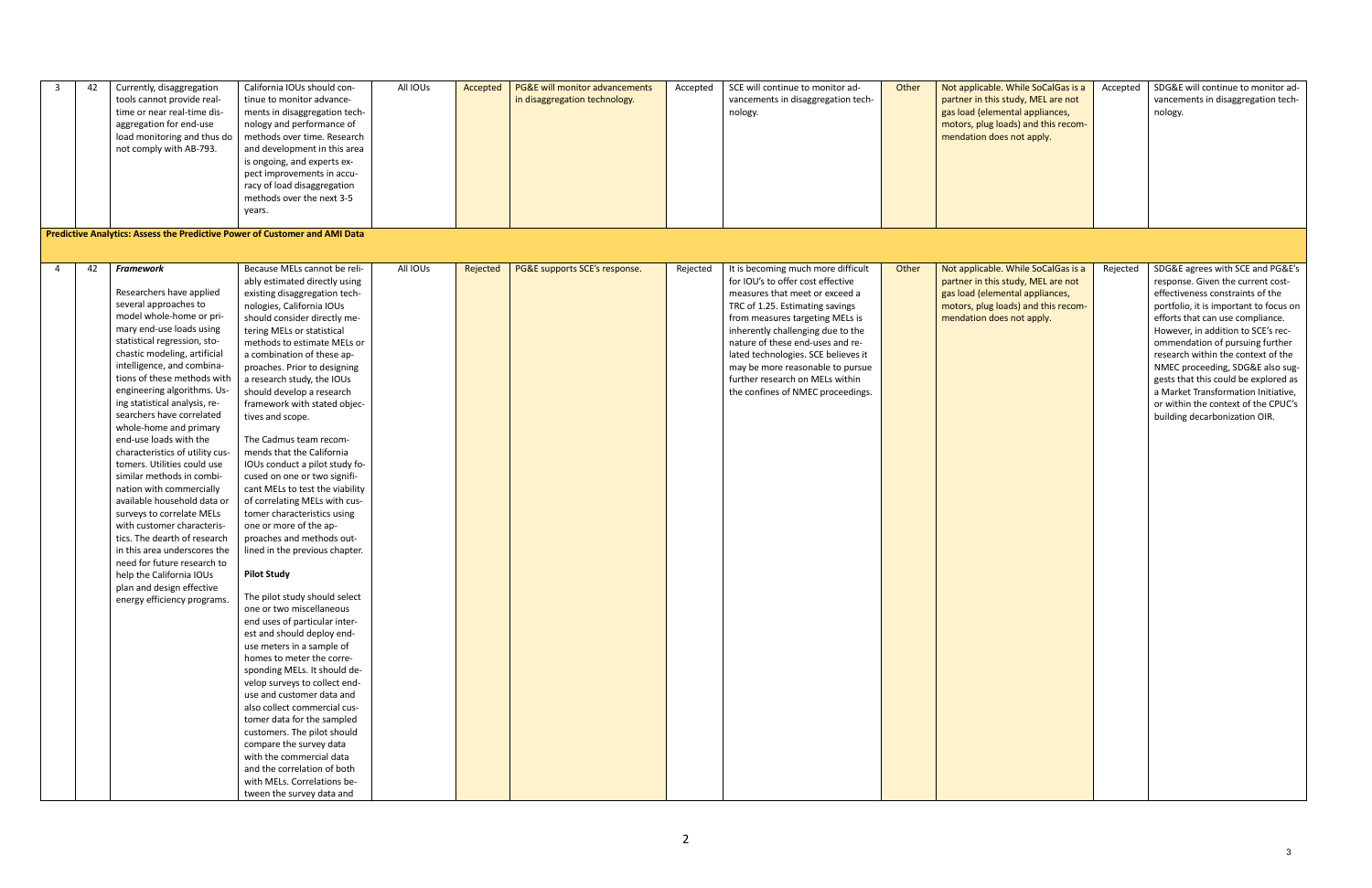|  | MELs should be examined in                                   |  |  |  |  |
|--|--------------------------------------------------------------|--|--|--|--|
|  | all data sources to determine                                |  |  |  |  |
|  | the feasibility of using AMI                                 |  |  |  |  |
|  | data, commercial customer                                    |  |  |  |  |
|  | data, and end-use surveys in                                 |  |  |  |  |
|  | place of a large number of                                   |  |  |  |  |
|  | plug meters for a full-scale                                 |  |  |  |  |
|  | study. The pilot should focus                                |  |  |  |  |
|  | on two to three customer                                     |  |  |  |  |
|  | segments between which dif-                                  |  |  |  |  |
|  | ferences in MEL usage are ex-                                |  |  |  |  |
|  | pected.                                                      |  |  |  |  |
|  |                                                              |  |  |  |  |
|  | The following research ques-<br>tions should be addressed in |  |  |  |  |
|  | the pilot study:                                             |  |  |  |  |
|  |                                                              |  |  |  |  |
|  | • How accurate are the                                       |  |  |  |  |
|  | third-party customer data                                    |  |  |  |  |
|  | in comparison to the self-                                   |  |  |  |  |
|  | reported survey data?                                        |  |  |  |  |
|  | • How accurate are the sur-                                  |  |  |  |  |
|  | vey data on presence and                                     |  |  |  |  |
|  | time of use in comparison                                    |  |  |  |  |
|  | to on-site observations and                                  |  |  |  |  |
|  | end-use metered data?                                        |  |  |  |  |
|  | • Are MEL usage patterns (in                                 |  |  |  |  |
|  | the metered data and the                                     |  |  |  |  |
|  | survey data) correlated                                      |  |  |  |  |
|  | with patterns observed in                                    |  |  |  |  |
|  | AMI data? Which fatures in                                   |  |  |  |  |
|  | the AMI data are most use-                                   |  |  |  |  |
|  | ful for detecting these cor-                                 |  |  |  |  |
|  | relations?                                                   |  |  |  |  |
|  | • Are MEL usage patterns (in                                 |  |  |  |  |
|  | the metered data and the                                     |  |  |  |  |
|  | survey data) correlated                                      |  |  |  |  |
|  | with customer characteris-                                   |  |  |  |  |
|  | tics (in the commercial                                      |  |  |  |  |
|  | data and the survey data)?                                   |  |  |  |  |
|  | • What is the variation of                                   |  |  |  |  |
|  | MELs within customer seg-                                    |  |  |  |  |
|  | ments, e.g., do customers                                    |  |  |  |  |
|  | in different segments own                                    |  |  |  |  |
|  | home entertainment sys-                                      |  |  |  |  |
|  | tems at similar rates and is                                 |  |  |  |  |
|  | time of use correlated with                                  |  |  |  |  |
|  | which segment the cus-                                       |  |  |  |  |
|  | tomer is in?                                                 |  |  |  |  |
|  | • At what resolution do cor-                                 |  |  |  |  |
|  | relations matter, i.e., do                                   |  |  |  |  |
|  | hourly, daily, or weekly                                     |  |  |  |  |
|  | MELs, on-peak MELs, MEL                                      |  |  |  |  |
|  | time or duration data all                                    |  |  |  |  |
|  | provide insight into cus-                                    |  |  |  |  |
|  | tomer MEL usage or is one                                    |  |  |  |  |
|  | metric more useful than                                      |  |  |  |  |
|  | the others?                                                  |  |  |  |  |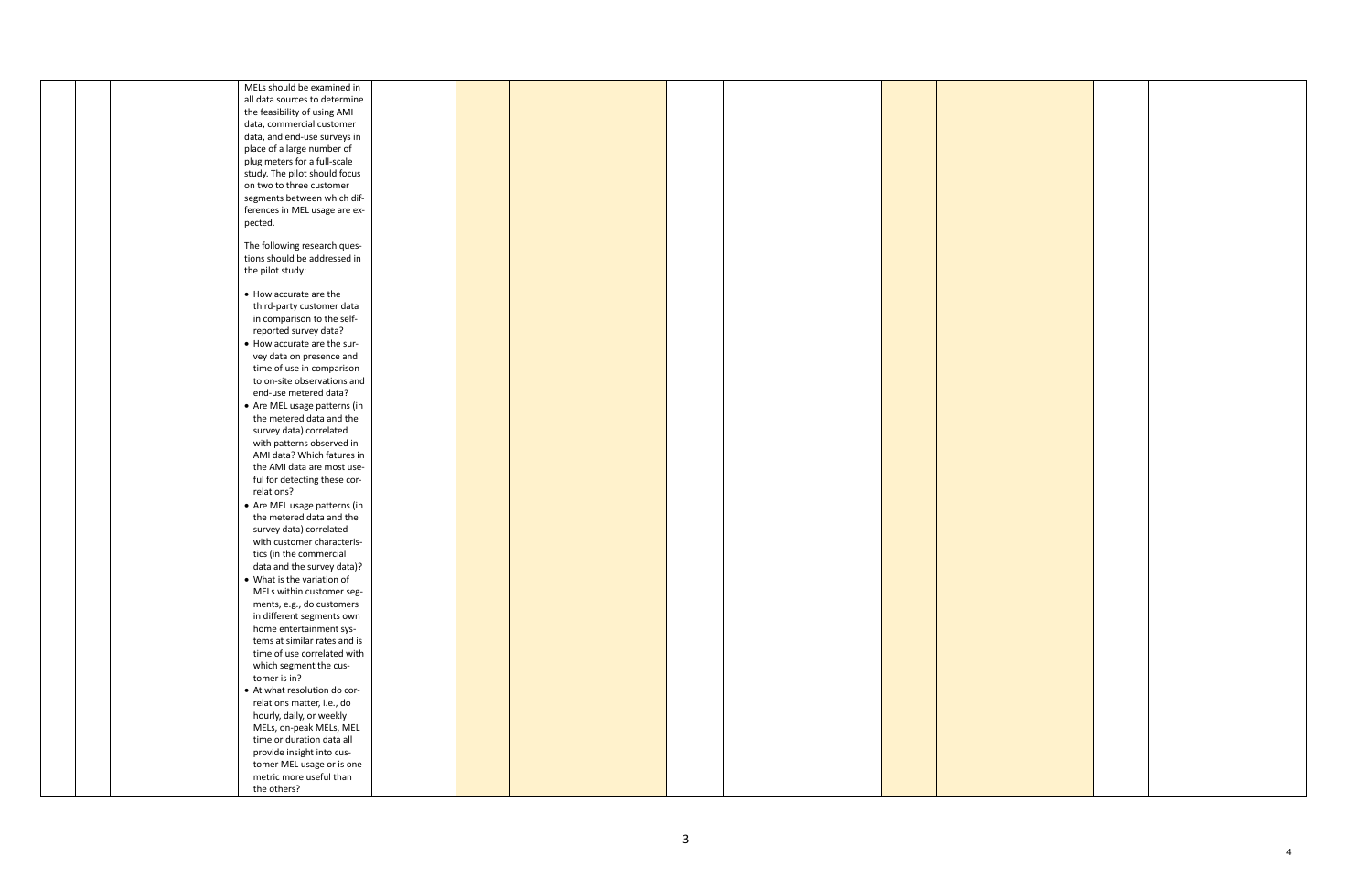|  | • Are MEL usage patterns        |  |  |  |
|--|---------------------------------|--|--|--|
|  | consistent over time, e.g.,     |  |  |  |
|  | do customers tend to use        |  |  |  |
|  | miscellaneous end uses at       |  |  |  |
|  | the same time and for the       |  |  |  |
|  | same duration over the          |  |  |  |
|  | course of the study period?     |  |  |  |
|  | • Do customers with similar     |  |  |  |
|  | MELs share a set of cus-        |  |  |  |
|  | tomer characteristics other     |  |  |  |
|  | than those defined by the       |  |  |  |
|  | segments? Are the combi-        |  |  |  |
|  | nation of characteristics       |  |  |  |
|  | distinct (in both the survey    |  |  |  |
|  | and commercial data)?           |  |  |  |
|  |                                 |  |  |  |
|  | Answering these questions       |  |  |  |
|  | will provide the California     |  |  |  |
|  |                                 |  |  |  |
|  | IOUs with insight into the      |  |  |  |
|  | feasibility and direction of a  |  |  |  |
|  | future full-scale study. Un-    |  |  |  |
|  | derstanding the accuracy of     |  |  |  |
|  | the commercial customer         |  |  |  |
|  | data and survey data will       |  |  |  |
|  | help to determine whether       |  |  |  |
|  | these data should be used in    |  |  |  |
|  | large scale study and how the   |  |  |  |
|  | data collection should be       |  |  |  |
|  | augmented to make them          |  |  |  |
|  | more useful. Understanding      |  |  |  |
|  | correlations between pat-       |  |  |  |
|  | terns in whole-house AMI        |  |  |  |
|  | and MEL usage will provide      |  |  |  |
|  | insight into whether or not     |  |  |  |
|  | AMI data should be used in a    |  |  |  |
|  | future study. Understanding     |  |  |  |
|  | the variation of MELs within    |  |  |  |
|  | customer segments and if        |  |  |  |
|  | the expected differences in     |  |  |  |
|  | MEL usage between seg-          |  |  |  |
|  | ments exist will impact the     |  |  |  |
|  | scope of a future research      |  |  |  |
|  | study. For example, if prede-   |  |  |  |
|  | fined customer segments         |  |  |  |
|  |                                 |  |  |  |
|  | correlate strongly with MEL     |  |  |  |
|  | usage, then a future study      |  |  |  |
|  | will require less research to   |  |  |  |
|  | determine which customer        |  |  |  |
|  | characteristics to include in a |  |  |  |
|  | predictive model than if        |  |  |  |
|  | other customer characteris-     |  |  |  |
|  | tics correlate with MELs        |  |  |  |
|  | more strongly. In this case,    |  |  |  |
|  | additional work will be re-     |  |  |  |
|  | quired to define the charac-    |  |  |  |
|  | teristics to cluster customers  |  |  |  |
|  | with for the purpose of pre-    |  |  |  |
|  | dicting MELs.                   |  |  |  |
|  |                                 |  |  |  |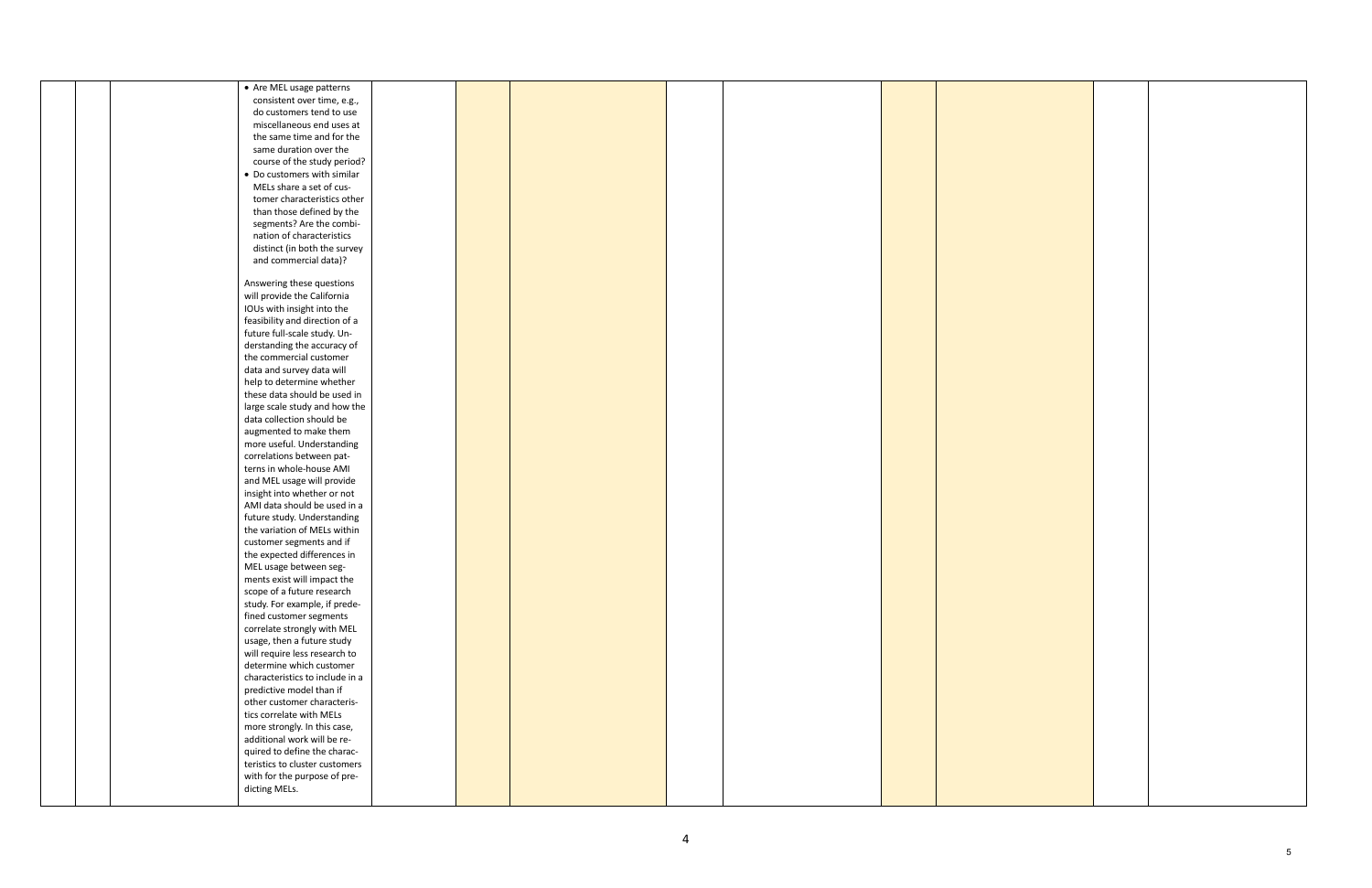|   |                              | The pilot study should sam-<br>ple customers at random in<br>the customer segments of in-<br>terest. Survey and plug-load<br>metering sample sizes of<br>roughly 30 customers per<br>segment should provide a<br>sufficient number of data<br>points to examine MEL usage<br>patterns in the segments and<br>to determine if they correlate<br>to customer segments and<br>AMI usage patterns. If addi-<br>tional research questions<br>evolve from interesting find-<br>ings in the preliminary sam-<br>ple, additional customers<br>could be sampled to investi-<br>gate them further.                                                                                                                                                                                                                                                                                                                                                                                                                                      |          |          |                                                                                                                                                                                                                                                                                                                                                                      |       |                                                                                                                                                                                                                                                                                                                                                                                                             |       |                                                                                                                                                                                  |       |                                                                                                                                                                                                                                                                                                                                                                                                                                                                                                   |
|---|------------------------------|-------------------------------------------------------------------------------------------------------------------------------------------------------------------------------------------------------------------------------------------------------------------------------------------------------------------------------------------------------------------------------------------------------------------------------------------------------------------------------------------------------------------------------------------------------------------------------------------------------------------------------------------------------------------------------------------------------------------------------------------------------------------------------------------------------------------------------------------------------------------------------------------------------------------------------------------------------------------------------------------------------------------------------|----------|----------|----------------------------------------------------------------------------------------------------------------------------------------------------------------------------------------------------------------------------------------------------------------------------------------------------------------------------------------------------------------------|-------|-------------------------------------------------------------------------------------------------------------------------------------------------------------------------------------------------------------------------------------------------------------------------------------------------------------------------------------------------------------------------------------------------------------|-------|----------------------------------------------------------------------------------------------------------------------------------------------------------------------------------|-------|---------------------------------------------------------------------------------------------------------------------------------------------------------------------------------------------------------------------------------------------------------------------------------------------------------------------------------------------------------------------------------------------------------------------------------------------------------------------------------------------------|
| 5 | <b>Research Design</b><br>44 | Future research on predicting<br>MELs should adhere to rigor-<br>ous study design principles.<br>In particular, future research<br>should:<br>• Define the MELs character-<br>istic of interest (e.g.,<br>household MEL total, MEL<br>on peak, MEL time of use,<br>etc.)<br>· Collect a reliable data set<br>that can be used to train<br>and test one or more pre-<br>dictive models<br>• Assess the predictive accu-<br>racy of analytic approaches<br>and methods<br>• Determine the best meth-<br>ods and approaches that<br>the California IOUs can use<br>to develop and efficiently<br>update a model that accu-<br>rately predicts MELs based<br>on customer characteris-<br>tics<br>A future study will require,<br>first and foremost, a highly<br>reliable data set for the study<br>population. Cadmus recom-<br>mends that any such data in-<br>clude the following:<br>• Customer demographic<br>and household character-<br>istic data. The California<br>IOUs can utilize commer-<br>cial data sets that they | All IOUs | Accepted | PG&E agrees with SCE's response<br>regarding the difficulty of estimat-<br>ing savings from MELs. If it is de-<br>cided that the benefits of future<br>research justify the costs to collect<br>this kind of data, and are justified<br>in terms of supporting a TRC of<br>1.25, then PG&E will follow these<br>recommendations regarding study<br>design and rigor. | Other | It is becoming much more difficult<br>for IOU's to offer cost effective<br>measures that meet or exceed a<br>TRC of 1.25. Estimating savings<br>from measures targeting MELs is<br>inherently challenging due to the<br>nature of these end-uses and re-<br>lated technologies. SCE believes it<br>may be more reasonable to pursue<br>further research on MELs within<br>the confines of NMEC proceedings. | Other | Not applicable. While SoCalGas is a<br>partner in this study, MEL are not<br>gas load (elemental appliances,<br>motors, plug loads) and this recom-<br>mendation does not apply. | Other | SDG&E agrees with SCE and PG&E's<br>response. Given the current cost-<br>effectiveness constraints of the<br>portfolio, it is important to focus on<br>efforts that can use compliance.<br>However, in addition to SCE's rec-<br>ommendation of pursuing further<br>research within the context of the<br>NMEC proceeding, SDG&E also sug-<br>gests that this could be explored as<br>a Market Transformation Initiative,<br>or within the context of the CPUC's<br>building decarbonization OIR. |